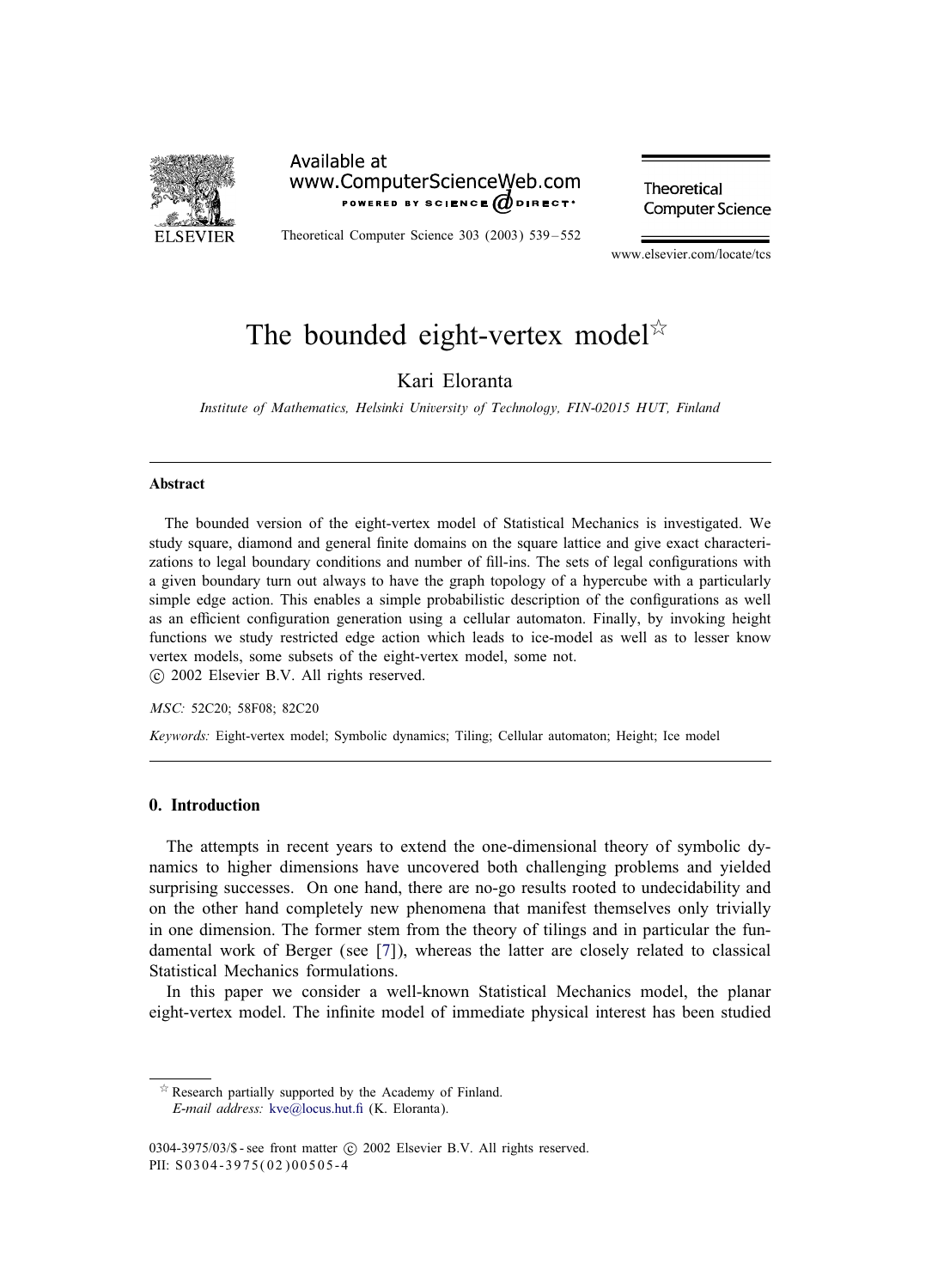<span id="page-1-0"></span>earlier in great detail [\[1\]](#page-13-0). Also the toral case has received attention but as it has no boundary, none of the geometric subtleties associated with the boundary dependency will show up there. Here we study this bounded case in finite domains hoping that the results on boundary dependency can help to clarify the phenomena of long distance order in this and the embedded models like the ice-model (which was analyzed in the companion work [\[6\]](#page-13-0)).

While our model is of physical nature, the results can be viewed as a part of a bigger program that attempts to bring unity to the theories of symbolic dynamics and tilings. The original impetus to this work came mainly from a group theoretic study of polyominoes [\[3,11\]](#page-13-0) which was later extended by others, notably in [\[8\]](#page-13-0). These studies concentrated on the tileability of a finite planar region with given primitives, in these cases dominoes or polyominoes.

It turns out that many Statistical Mechanics models can be treated in similar fashion. Instead of tiling with polyominoes we can, for example, distribute arrows between neighboring lattice sites according to a fixed set of local matching rules at vertices. Models of this type include the ice-model, several color-models, the eight-vertex model and still others, some of which appear for the first time in this paper. Through simple coding these turn into tiling problems and again the shape of the domain can play a critical role in determining the generic properties of the tilings.

Specifically, we consider the tileability and counting problems for the eight-vertex model and indicate a simple but rather general way of generating all the allowed configurations with cellular automaton. This is a consequence of a connectivity result that seems to underlie many different Statistical Mechanics models.

Our analysis also shows that independent of the domain shape the space of finite eight-vertex configurations has the particularly pleasing topology of a hypercube. The final chapter analyzes the model using the concept of height. We give a natural explanation why a non-trivial height function cannot exist for the eight-vertex model, but it does exist for a number of interesting subsets thereby giving rise to ice and other models with critical boundary dependency.

## 1. Setup and size

In this section we first define the model and then analyze it on two different types of finite domains. This involves characterizing legal boundaries, solving the fill-in problem and computing the size of the set of legal configurations.

Consider the square lattice in two dimensions,  $\mathbb{Z}^2$ . Unlike in most statistical mechanics lattice models the vertex models do not have any spin, etc. variables associated to the lattice points. Instead the variables are now the arrows between four nearest-neighbor sites.

**Definition 1.1.** A vertex configuration at a lattice site in  $\mathbb{Z}^2$  is legal for the eightvertex rule if there are either  $0, 2$  or 4 incoming arrows and the rest are outgoing. A configuration is legal if it has an allowed vertex configuration at every lattice site.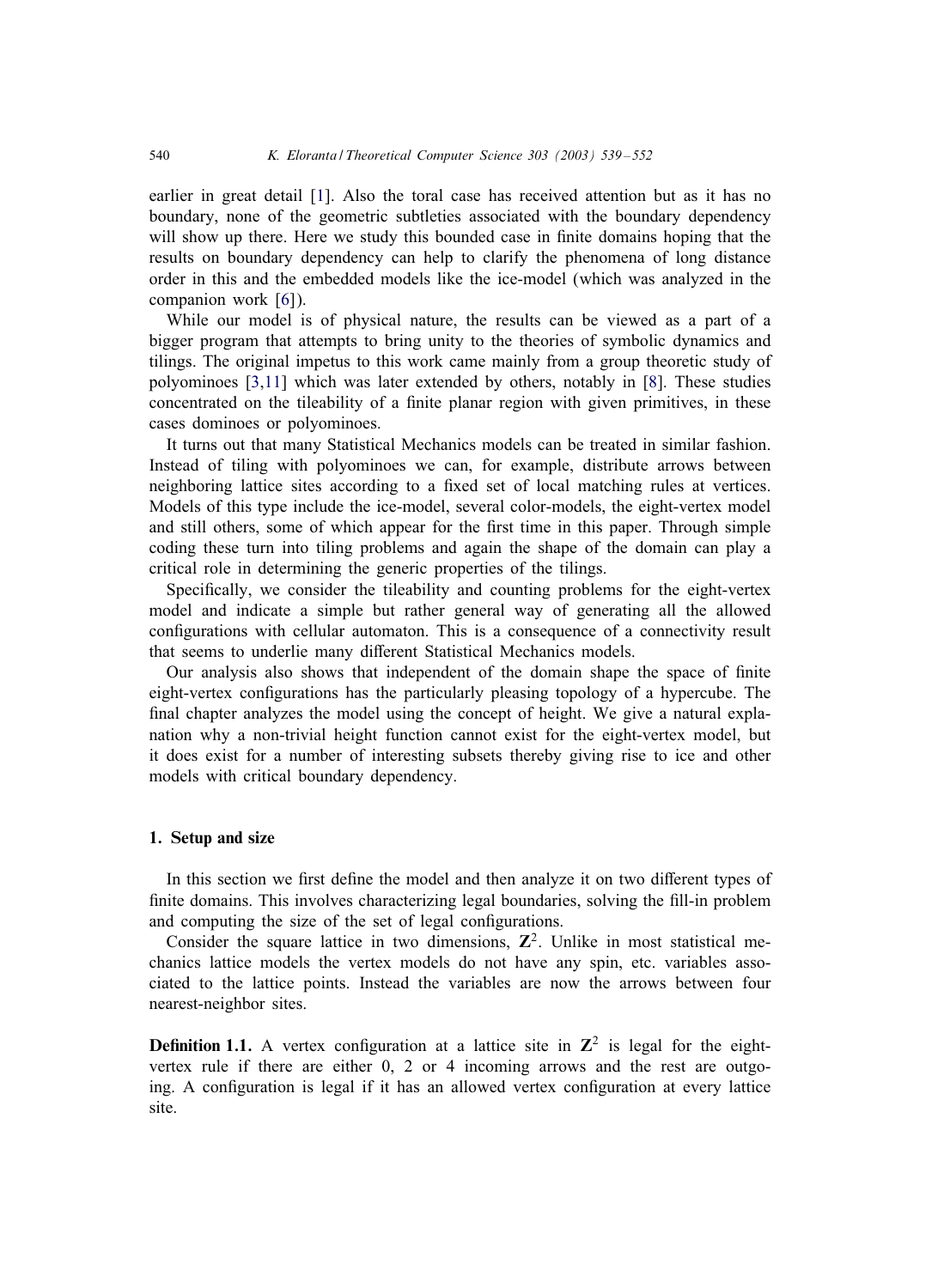<span id="page-2-0"></span>

Fig. 1. Vertex configurations and prototiles with multiplicities.



Fig. 2. (a) Diamond and (b) square domains.

The allowed vertex configurations are illustrated in Fig. 1. The numbers indicate the multiplicity of the arrangement. There are eight possibilities, hence the name of the model. Alternatively, the bumps and dents in the prototiles encode the eight-vertex rule thereby converting a legal configuration into a tiling.

The model on the infinite  $\mathbb{Z}^2$ -lattice as well as on a finite torus has been studied before (e.g. [\[1\]](#page-13-0)). Both of these cases are boundaryless. In order to study the boundary dependency we need to define a suitable finite domain and the arrow configuration on the boundary.

The domains that we will consider first are the diamond and square which differ in the orientation with respect to the lattice axes. The boundary arrows to be specified are obviously somewhat different. We will first derive the counting result for the diamond since it has the cleanest boundary condition of all domains.

*N*-diamond is a subset of  $\mathbb{Z}^2$  of height/width of N lattice sites. The arrow configuration on it has  $N - 2$  arrows along each of the four diagonal sides. Fig. 2,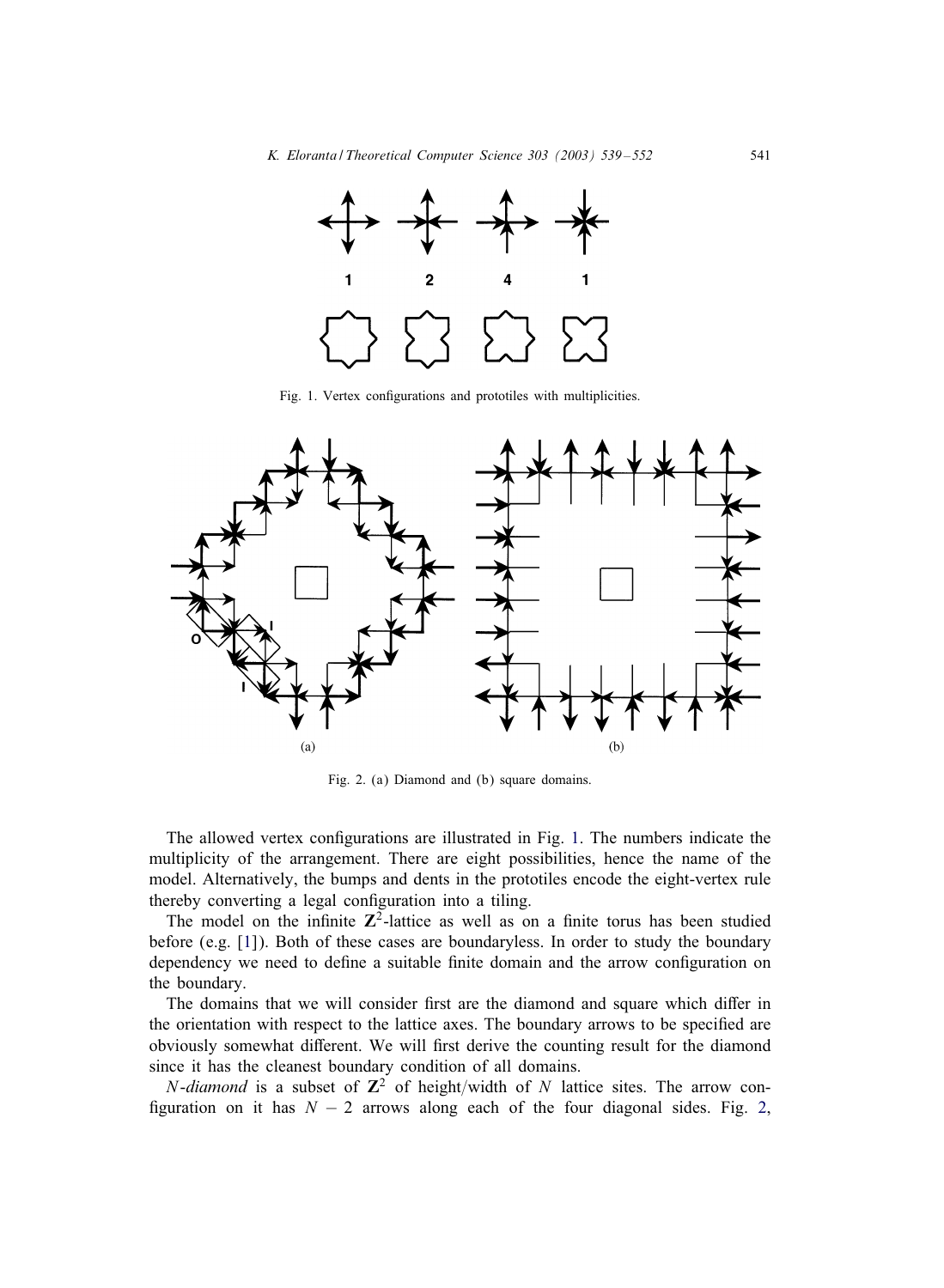left, illustrates a 10-diamond. We assume for simplicity that  $N \ge 2$  is even. The total number of arrows in a N-diamond is  $N^2 - 4$  and the number of lattice sites  $N^2/2 + N$ . We omit the corner arrows as they are superfluous for the purpose of fill-in.

The *boundary configuration* of the N-diamond, which consists of 4N−8 arrows along the sides, is fixed. It can in principle be chosen arbitrarily but our first problem is to solve when a given boundary configuration can be extended to a complete configuration of the interior. To this end it is useful to partition the con+guration into *shells* as indicated in Fig. [2](#page-2-0) (the boundary is distinguished by bold arrows and the next smaller shell by light arrows).

On a shell we distinguish two types of arrow pairs. If two neighboring arrows on the shell point to or away from the common lattice point we say that they form a *switch block* and call the lattice point a *switch point*. If one of the two neighboring arrows on a shell points in and one out of the common lattice point we say that they form a *neutral block*. Furthermore, if the switch point is on the inside of the shell we call the block an inside switch block and outside otherwise. These are marked with "I" and "O" in the figure.

With these definitions we are ready to formulate a few basic observations:

- (1) By the eight-vertex rule the existence of an inner switch block on a shell implies the existence of an outer switch block at the next smaller shell. The switch blocks share a common switch point. However, the inner switch block does not force the type of the outer switch block: it can be both arrows in or both out.
- (2) The total number of switch points on a shell must be even. Here we record switch points in both inner and outer switch blocks. This is just a parity count—when we traverse the shell the direction of the arrows changes at every time we cross a switch point. Hence, when we arrive back to the initial arrow we must have seen an even number of switch points.
- (3) (1) and (2) immediately imply that if the boundary has an even (odd) number of inner switch points, then all the inner shells must have an even (odd resp.) number of switch points, inner and outer.
- (4) The smallest shell (little square in the figure) can filled in iff the next larger shell has an even number of inner switch blocks.

The *flux* across a loop around a lattice point is either 0 or  $\pm 4$ . Loop here is a clockwise-oriented unit square in the dual lattice  $(Z + \frac{1}{2})^2$  centered at the lattice point. A loop around a set of lattice points is a sum of such unit loops hence the Gux across it has to be divisible by four.

Consider now the set of lattice points in the N-diamond with four arrows attached (i.e. omit the extremal lattice sites in the  $N$ -diamond). Define the boundary flux,  $F$ , to be the flux across the loop around this set. Facts  $(1)$  – $(4)$  imply that the fill-in shell by shell from the boundary is successful iff on the boundary there is an even number of inner switch points. Every switch point contributes  $\pm 2$  to the boundary flux. Neutral blocks contribute 0. Hence, the fill-in is possible iff  $F$  is divisible by four—the same conclusion as in the previous paragraph. This Gux condition equals to the requirement that there is an even number of arrows pointingin. Call a boundary arrow arrangement that has such property a *legal boundary*.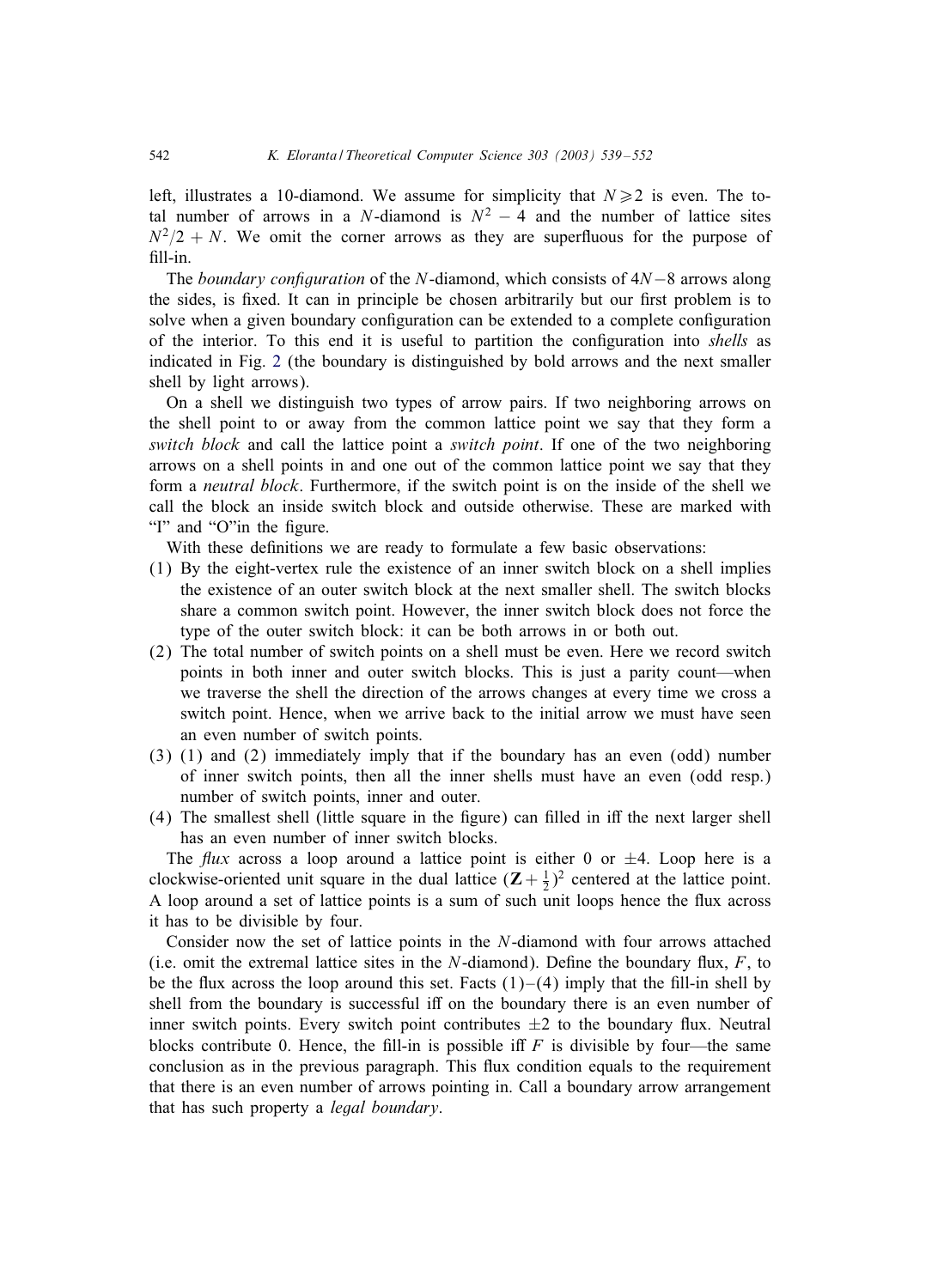<span id="page-4-0"></span>The boundary minus the four corner arrows is determined by its partition into inner switch or neutral blocks. There are  $2N - 4$  of them in an N-diamond. Using an elementary binomial identity we find that the total number of ways that the boundary blocks can be chosen legally is

$$
\sum_{k=0}^{2N-4} {2N-4 \choose k} 2^{k} 2^{2N-4-k} = 2^{2N-5} \sum_{k=0}^{2N-4} {2N-4 \choose k} = 2^{4N-9}.
$$
  
\n*k* even

Let us now examine the fill-in choices. For that purpose we number the shells from outside in such a way that the boundary is the first shell, the next largest is the second and so on. By the preceding argument the *i*th shell partitions into  $2N - 4i$  inner blocks, switch or neutral.

The key fact that enables the counting is

(5) The locations of the inner switch blocks on a shell can be chosen independently of the locations of inner switch blocks on other shells. Or equivalently the location of inner switch blocks on a shell is independent of the location of outer switch blocks on the shell.

The equivalence follows immediately from Fact 1 above. Note that the statement does only refer to location and not to type.

Given the shell  $i - 1$ , the counting argument above slightly refined gives that the *i*th shell can be chosen in

$$
2\sum_{\substack{k=0,\ k \text{ even}}}^{2N-4i} {2N-4i \choose k} = 2^{2N-4i}
$$

different ways. Factor 2 in front is due to the fact that besides the switch point locations we can choose the direction of exactly one arrow on the shell.

By  $(5)$  the total number is then obtained by multiplying the shell contributions

$$
2\prod_{i=2}^{(N/2)-1} 2^{2N-4i} = 2^{N^2/2-3N+5},
$$

where the 2 in front comes from choosing one arrow direction in the smallest shell (the only choice there).

We can summarize the above as the first existence and counting result.

Theorem 1.2. An arrow configuration on a diamond boundary can be extended to *an arrow configuration on the entire set iff*  $F \equiv 0 \pmod{4}$ . *There are*  $2^{4N-9}$  *such legal boundaries for an N-diamond. Each of these extends in* 2<sup>(N<sup>2</sup>/2)−3N+5 *ways to a*</sup> *complete arrow configuration of the interior. The total number of N-diamond config* $u$ rations is  $2^{(N^2/2)+N-4}$ .

We will postpone interpreting this until we have analyzed the square domain case as well.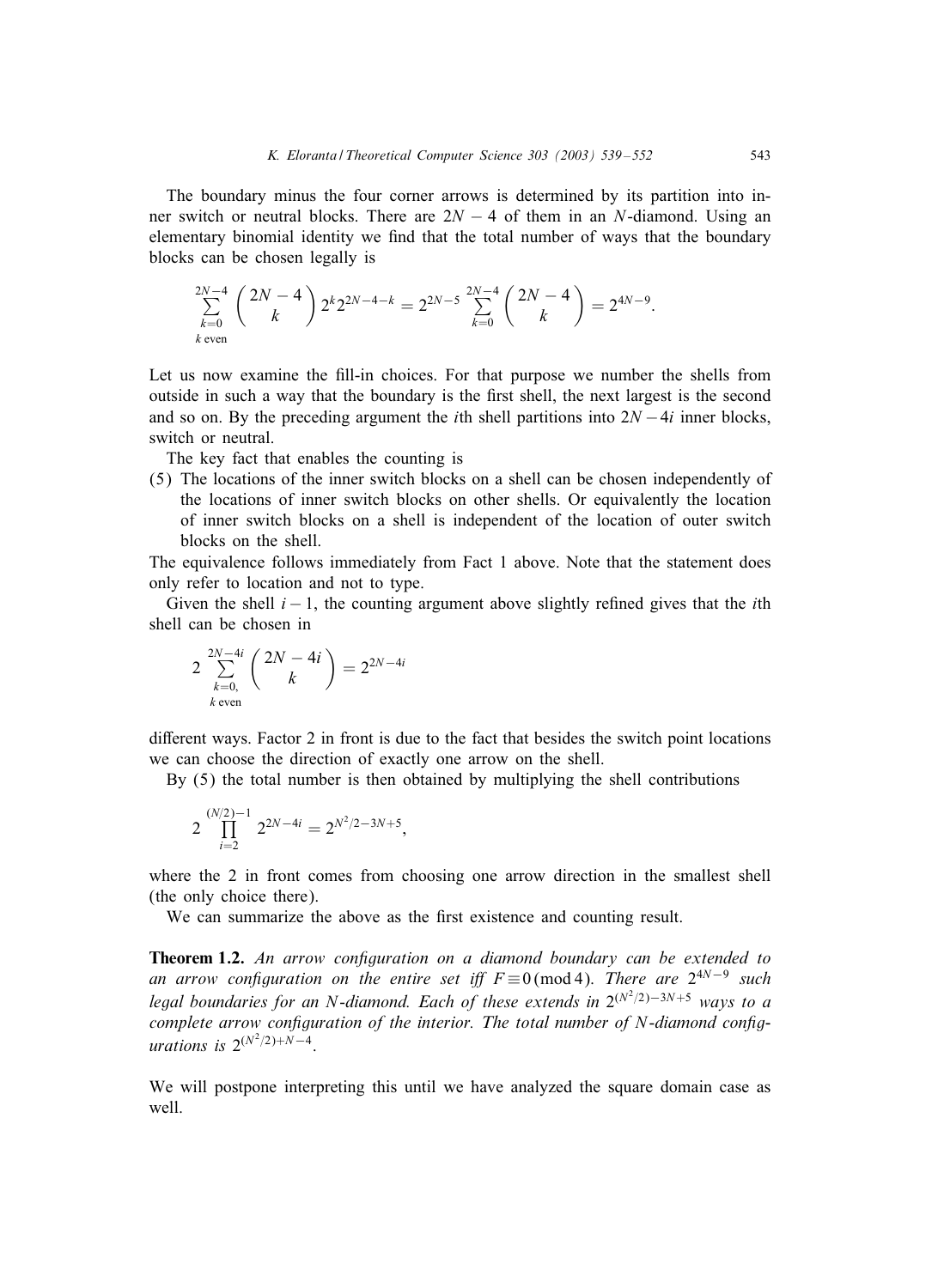<span id="page-5-0"></span>The N-square is the domain that consists of  $N^2$  lattice points and  $2N^2 + 2N$  arrows as indicated in Fig. [2b](#page-2-0) (a 8-square). The 4N arrows that have been rendered bold have to be specified as a boundary condition. For simplicity let  $N$  again be even.

It is again useful to distinguish a shell. In Fig. [2b](#page-2-0) the first shell is the one marked with light arrows. The smallest shell (the  $(N/2)$ th, here unoriented) is shown as well. The reason for this shell choice is evident; given the boundary arrows, once we choose the arrows on the neighboring shell a new inner boundary is uniquely determined (the unoriented arrows on the inside of the first shell in the figure) and we can proceed inductively. As in the diamond case, in the square case, the total flux along the arrows on the boundary, has to be divisible by four. Hence, there are total of  $\sum_{k=0, k \text{ even}}^{4N}$  ( $\binom{4N}{k}$ ) = 2<sup>4N-1</sup> legal boundary conditions.

Compatible with Fact 2 in the diamond context we must record an even number of arrow direction reversals on the shell as we traverse it once. Call the lattice points where this happens again switch points. The location and number of corner switch points we cannot choose as they are determined by the next larger shell. But others on the shell we can among the  $4(N-2i)$  possible locations on the *i*th shell. Depending on whether there is an even or odd number of corner switch points we have to pick even or odd number of off-corner switch points on each shell. But in either case there are the total of  $2^{4(N-2i)}$ ,  $1 \le i \le N/2 - 1$  choices. Here we have also accounted the choice of one arrow orientation after which the shell is completely determined. For  $i=N/2$ (the center shell) there are two choices as in the diamond case.

The shells were chosen the given way to have the independence of the choices as in the diamond case. Now the locations (hence also the count) of the off-corner switch points on neighboring shells are independent. Therefore, we can compute the totality of choices as

$$
2\prod_{i=1}^{(N/2)-1} 2^{4(N-2i)} = 2^{(N-1)^2}.
$$

Theorem 1.3. An arrow configuration on a square boundary can be extended to an *arrow configuration on the entire set iff*  $F \equiv 0 \pmod{4}$ . *There are*  $2^{4N-1}$  *such legal boundaries for an N-square. Each of these extends in*  $2^{N^2-2N+1}$  ways to a complete *arrow configuration of the interior. The total number of N-square configurations is*  $2^{N(N+2)}$ .

Remarks. (1) Although the geometry of the domain forces a somewhat different argument in the two cases it does not alter the number of choices in a significant way. One notes that the square domain has approximately twice as many lattice points and arrows but essentially the same number of boundary arrows. In particular, the asymptotics like topological entropy agree. This quantity for a vertex model is the maximal "uncertainty per arrow". More formally it is

$$
h_{top} = \lim_{M \to \infty} \frac{1}{M} \log(\{\text{total number of } M - \text{arrow configurations}\}),
$$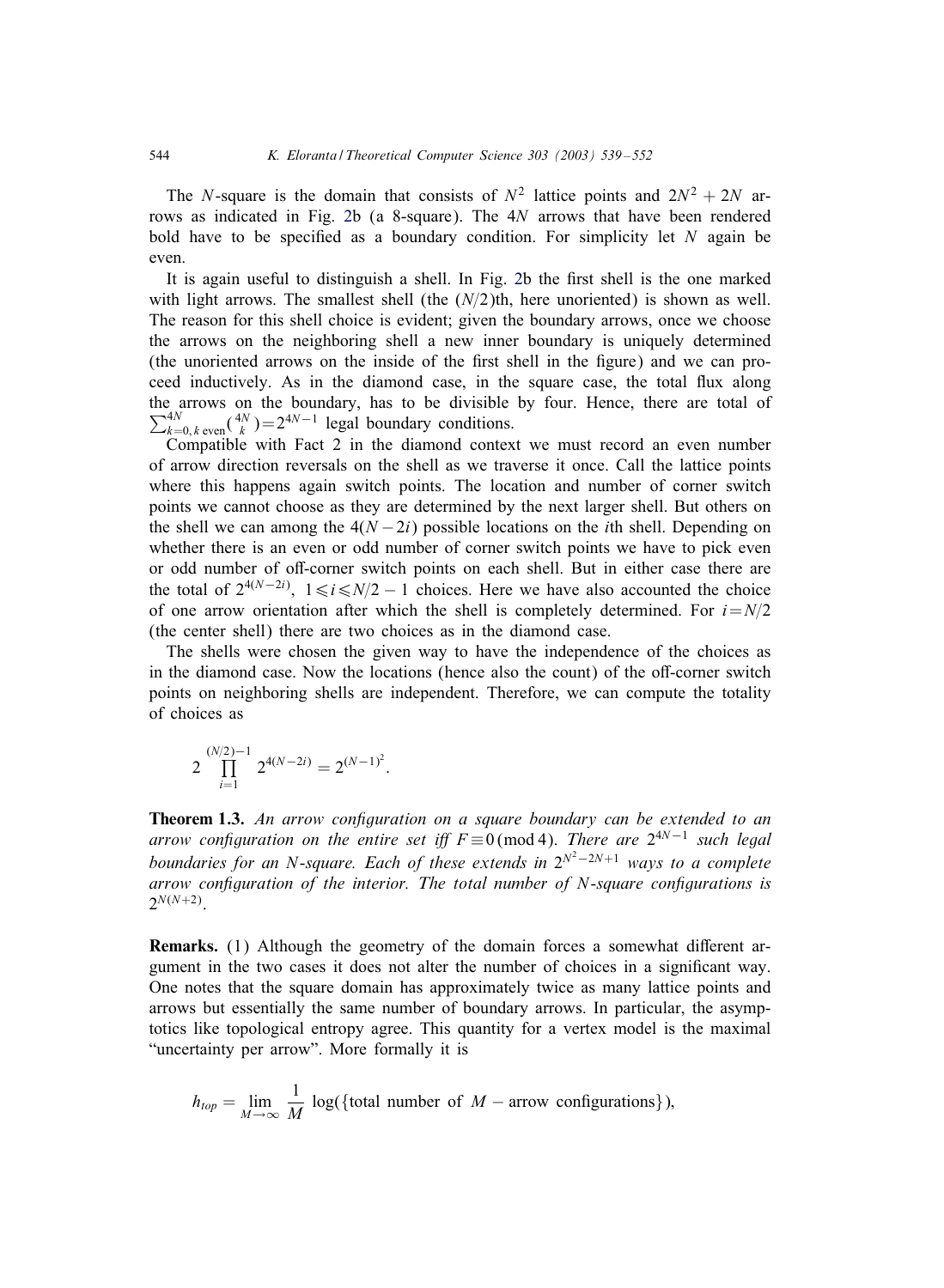<span id="page-6-0"></span>where the domain of size  $M$  will retain its shape as its size increases (to avoid essentially one-dimensional limiting shape). The theorems imply immediately the lower bound  $\frac{1}{2}$  log 2 for the topological entropy of the infinite model. In fact, the bound is the exact value since we are imposing no boundary condition in the last statements of the theorems. This number is approximately 0.346574. For comparisons sake we mention that for the infinite free model  $h_{top} = \log 2 \approx 0.69315$  and for the (more restrictive) sixvertex model  $h_{top} = \frac{3}{4} \log \frac{4}{3} \approx 0.215761$ .

(2) These results indicates a striking homogeneity in the model: all legal boundary conditions in the given geometry have equal number of fill-ins. It reminds of the situation to the one encountered in finite groups, the fill-ins corresponding to the cosets of a group. Later we will see what the action generating each *coset* is.

(3) The results extend immediately to a rectangle standing on its corner and a lattice rectangle.

#### 2. Irreducibility

In this section we investigate the "perturbations" of the allowed configurations. This yields a simple characterization of the topological structure of the set of configurations. From it we obtain a constructive method to generate the configurations and to analyze their probabilistic properties.

The first observation is that for each of the eight-vertex configurations we can simultaneously reverse the directions of two arrows and the vertex configuration remains legal. This flip at just a single-vertex configuration violates the rule at two of its nearest neighbors. But if we reverse the arrows along any closed arrow loop—thereby forming a *disagreement loop*—in the resulting configuration all vertex configurations are again legal. Note that while this loop/path consists of arrows it does not need to be directed as a whole.

**Definition 2.1.** A 1-loop is the quadruple consisting of arrows connecting four neighboring lattice sites in square formation. The reversal of all the arrows in such a loop is an elementary move.

We immediately note the useful property that elementary moves commute. Subsequently, the symbol for an elementary move refers to the coordinates of the dual lattice site where it is performed.

Reversal of 1-loops connects some set of configurations. The natural question then is to characterize this set, i.e. the configurations that can by constructed from a given configuration using a finite sequence of elementary moves. Note that in the case of a bounded domain with a fixed boundary, a loop reversal can never produce a configuration in the other cosets as the path to be reversed cannot contain any boundary arrows.

Call the action of 1-loop reversals *irreducible* on a set of configurations, C, if any two elements of  $C$  can be transformed to each other with a finite sequence of elementary moves.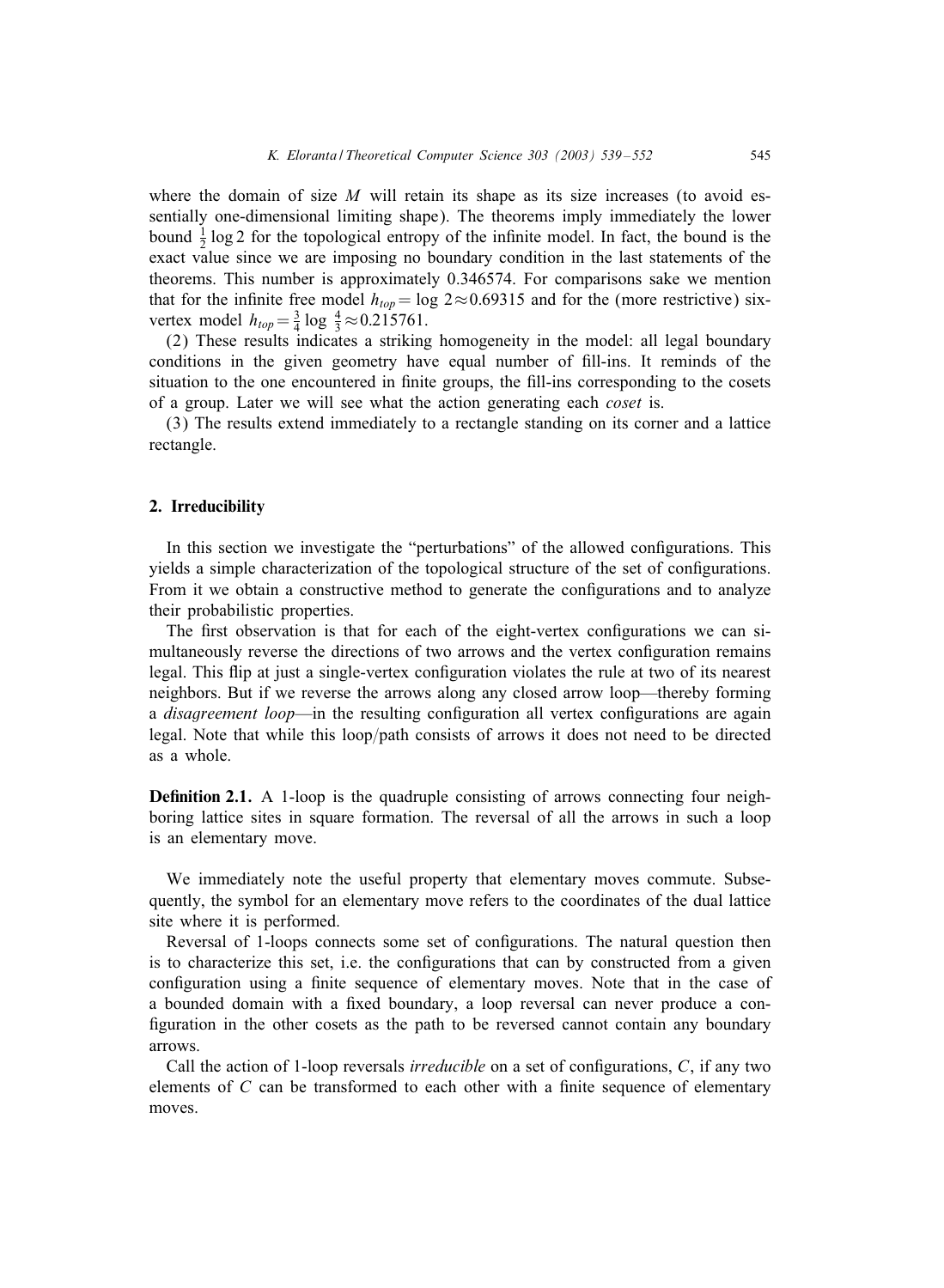<span id="page-7-0"></span>

Fig. 3. The sweep.

The domains on which we show the irreducibility are more general than those in Section [1.](#page-1-0) Call the connected boundary segment on the diamond edge a *staircase* and call a column/row of parallel arrows, as on the square boundary, a *ladder*. The boundary of a *legal domain* consists of arbitrary finite segments of staircases and ladders. We assume that they are enclosing a finite set of lattice point which is simply connected (no off-boundary loop encloses boundary arrows).

Let  $D_{free}$  denote the union of unit squares in the domain with arrows on its edges, none of which is a boundary arrow. A  $(D_{free})$ , the area of  $D_{free}$ , is a finite integer, the area of the interior of the domain. Fig. 3 illustrates a legal domain. The small gray squares denote those unit squares in the domain which are not free.

**Theorem 2.2.** *Elementary moves are irreducible on any set of configurations on a legal domain and with a common boundary configuration. They connect the*  $2^{A(D_{free})}$ *distinct configurations on the domain.* 

**Proof.** Consider two legal arrow covers of the domain  $D$  with same arrow configuration on the boundary. Call these configurations  $x$  and  $y$ .

For simplicity we first identify all the disagreements on the two configurations. It is easy to see that they are all on disagreement loops. The loops are obviously offboundary and they can be chosen to be disjoint (possibly sharinga vertex but not an edge). The loops can be nested but we ignore all except the maximal ones which enclose the smaller loops inside them. Note that there are no boundary arrows on the maximal disagreement loops or in their interior because of the simply connectedness. So all 1-loops in this maximal disagreement set can be reversed.

Call the sections of the configuration-oriented SW-NE diagonals. We compare the two configurations lexicographically, diagonal by diagonal, and change  $\bf{v}$  locally if needed, and at the end of the comparison  $x$  and the image of  $y$  will be identical.

Starting on line  $L_1$  (see Fig. 3) at the NW extremity of the domain we record from the left to the right the agreements on the 1-loops centered on it if they are within the maximal disagreement set. To be precise we only check the arrows on the W-edge of each of the 1-loops (in  $x$  and  $y$ ) at the same dual lattice point on the line. If no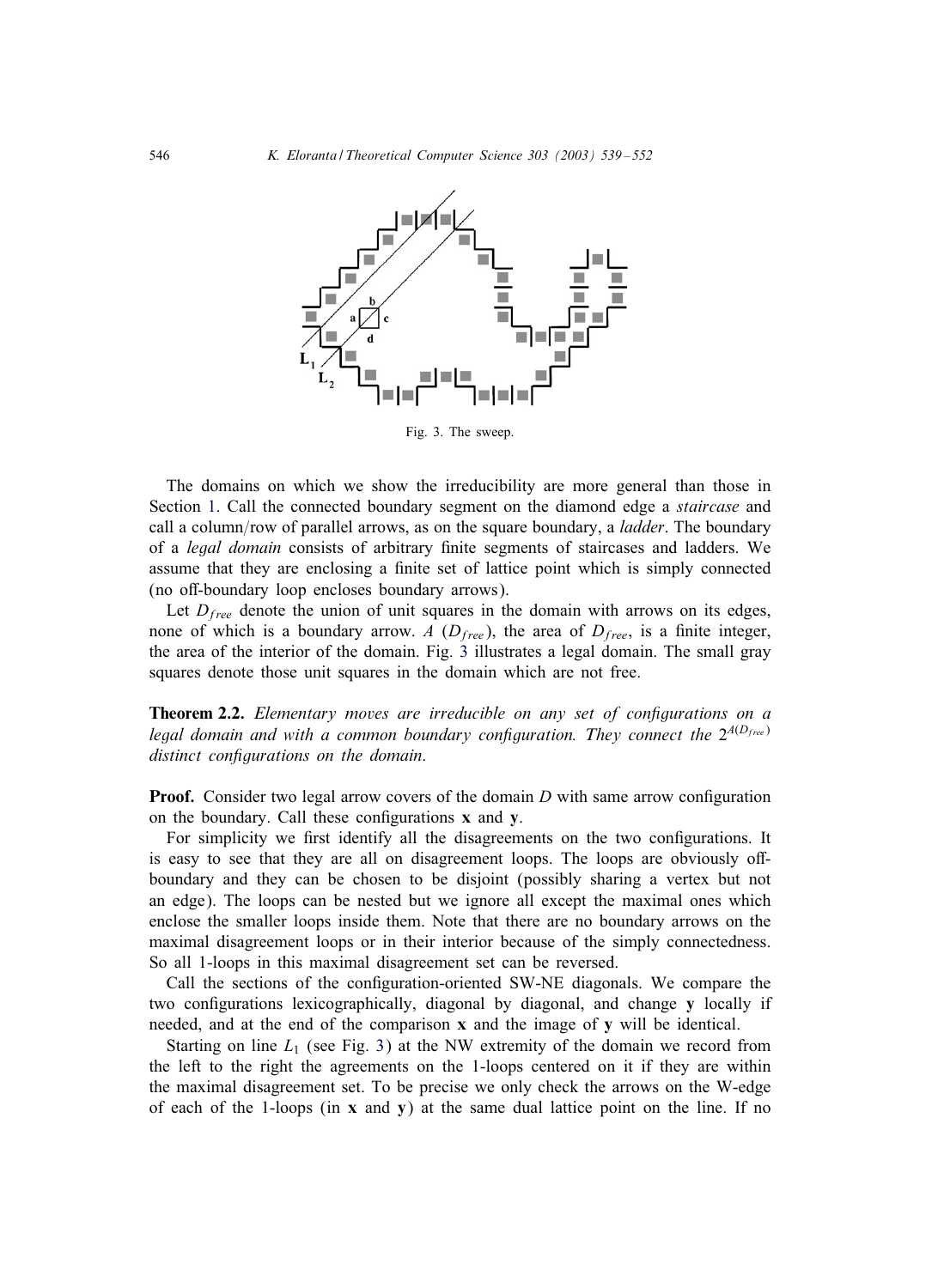disagreement is found the arrows on both W- and N-edges of the 1-loops agree in the two configurations and we parallel transport the line to it's next location, one unit down.

Suppose there is a first disagreement in a 1-loop on  $L<sub>2</sub>$  at the site illustrated in the figure. Then in fact both arrows a and b disagree. This is because the two arrows in the same vertex configuration on the previous diagonal have already been found to agree on the two configurations. Now apply an elementary move to the quadruple  $(a, b, c, d)$  in the configuration y. After this the N and W arrows agree at this 1-loop in both configurations. We continue to the next 1-loop on the diagonal as long as it is within the maximal disagreement set. Clearly, the process can be continued to the end of the last diagonal intersecting the maximal disagreement set, after which x and the image of y agree.

Since one sweep across the configuration suffices to connect, the argument above implies that the domain D with the given boundary configuration has at most  $2^{A(D_{free})}$ distinct arrow covers compatible with the eight-vertex rule. Suppose there are less. Then there are distinct sequences of elementary moves  $\{p_i\}_{i=1}^n$  and  $\{r_i\}_{i=1}^m$  (coordinates of the sites where an elementary move is performed) such that  $p_n \cdots p_1 \mathbf{x} = r_m \cdots r_1 \mathbf{x}$ . Since an elementary move is a involution this implies  $\mathbf{x} = p_{n'} \cdots p_1 r_{m'} \cdots r_1 \mathbf{x}$ , for some  $n' \leq n$ ,  $m' \leq m$ , where we have by commutativity canceled all elementary moves performed at the same sites. By assumption  $p_{n'} \cdots p_1 r_{m'} \cdots r_1$  cannot be an identity. Hence, the equation fails for all  $x$  and we conclude the cardinality in the statement.

Corollary 2.3. The action of the elementary moves is irreducible on the set of di*amond or square configurations with identical boundary arrows. Maximum number of elementary moves needed for a N-diamond is*  $N^2/2 - 3N + 5$ ,  $N \ge 4$  *and for a N*-*square it is*  $(N - 1)^2$ ,  $N \ge 2$ .

Proof. There are restricted 1-loops along the boundaries in the diamond case. Once we remove them there are  $(N/2 - 1)^2 + (N/2 - 2)^2 = N^2/2 - 3N + 5$  free 1-loops left in the configuration on a N-diamond. The N-square consists of  $(N - 1)^2$  1-loops, all free.  $\square$ 

**Corollary 2.4.** *The set of configurations is a hypercube in*  $A(D_{free})$  *dimensions the elementary moves being the coordinate shifts*.

**Proof.** By the theorem the set of configurations on  $D$  with a given boundary is a connected graph with  $2^{A(D_{free})}$  nodes. There are no self loops and each node has exactly  $A(D_{free})$  nearest neighbor configurations reached with a single elementary move.  $\square$ 

**Remarks.** (1) The tileability condition  $F \equiv 0 \pmod{4}$  holds for general domain as well. However, counting the exact number of legal boundary conditions without specific knowledge of the domain geometry seems complicated.

(2) Note that the graph diameter results in Corollary 2.3 necessarily have to agree with the coset size exponents formulated in Theorems [1.2](#page-4-0) and [1.3.](#page-5-0) The reason why we

 $\Box$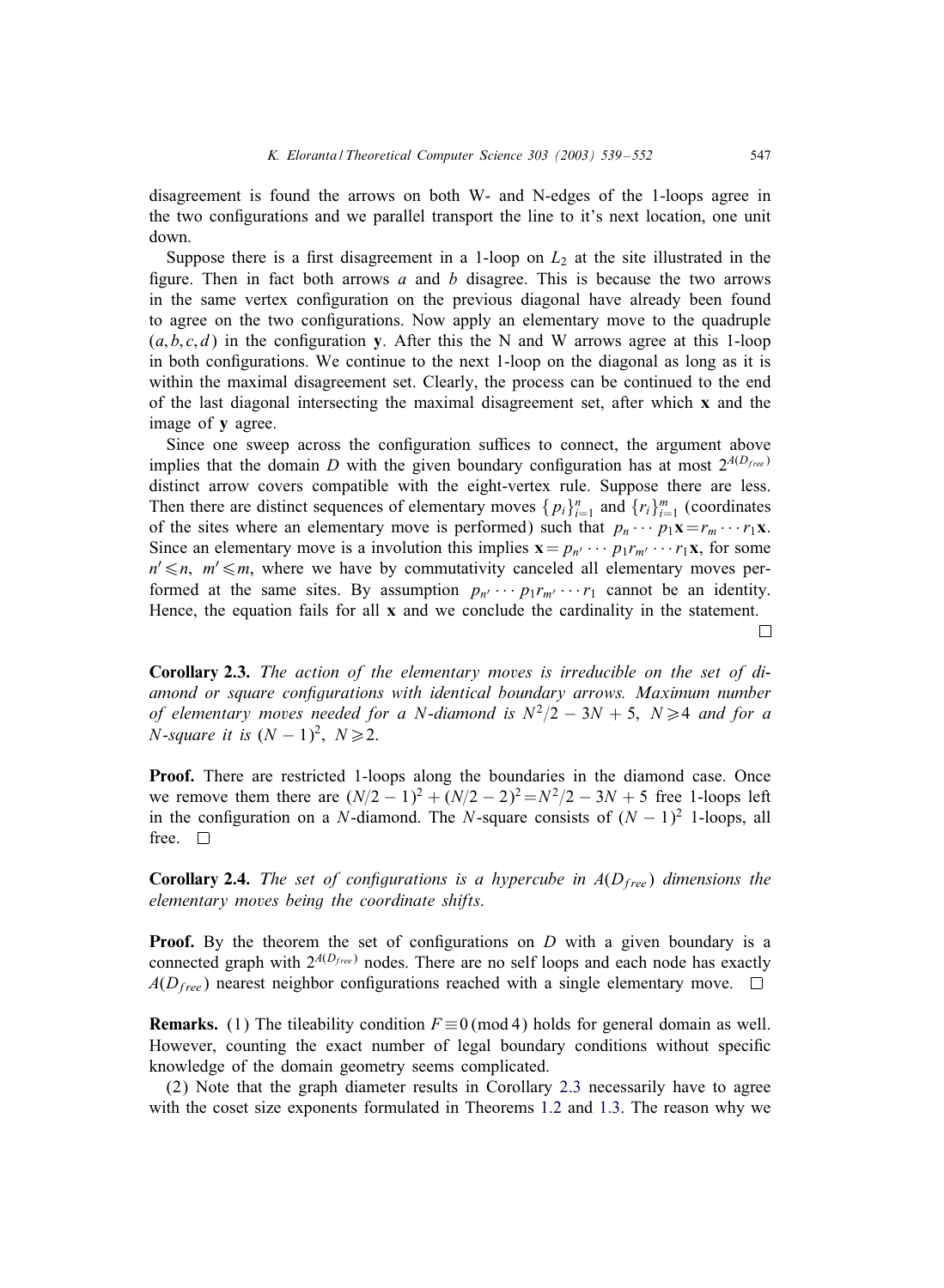present the theorems of Section [1](#page-1-0) as well as Theorem [2.2](#page-7-0) is that their proofs illustrate the independence embedded in the model in quite different ways. The argument given for Theorem [2.2](#page-7-0) is more robust though. It applies to various domain shapes while the shell construction in the proofs of Section [1](#page-1-0) becomes rather unwieldy for complicated domain shapes.

(3) This type of connectivity result seems to hold with some generality once the correct elementary moves have been identified. It has been shown to the ice model [\[6,9\]](#page-13-0), to dominoes in greater generality [\[10\]](#page-13-0), to lozenge tilings, etc. Sometimes it almost holds, failing in an interesting way for a small subset of "exotic" configurations [\[5\]](#page-13-0).

The topological findings above immediately imply a simple characterization to a generic configuration. Fix a legal domain  $D$  and a legal boundary condition for it. Let the interior,  $D_{free}$ , be defined as above. Pick an arrow site which is an edge of one of the unit squares in  $D_{free}$ . Partition the set of legal configurations, C, into subsets  $C_+$  and  $C_-$  according to whether the arrow at the selected site points up or down (to the right or left if horizontal). Since an elementary move is a 1–1 map and flips the test arrow in a 1-loop in  $D_{free}$  containing it, we conclude  $|C_+| = |C_-|$ . Hence, if the configurations are equally weighted the probability of seeing a particular arrow orientation at any site in the interior of the domain is exactly  $\frac{1}{2}$ . This homogeneity of the configurations, i.e. lack of long-range dependency from the boundary configuration is distinctly different from the phenomena observed in, e.g. the ice model [\[6\]](#page-13-0).

The configurations are easy to generate. Denote the set of configurations understood as a A ( $D_{free}$ )-dimensional hypercube by H. Let  $X_n$  be a nearest-neighbor random walk on  $H$  with independent jumps and uniform transition probabilities. Hence, the jump to each of the neighboring configurations has the probability  $I/A$  ( $D_{free}$ ). The equilibrium distribution is then of course uniform, i.e. each configuration has probability  $2^{-A(D_{free})}$ . Starting from any legal configuration the walk converges exponentially fast to the uniform distribution on  $H$ . The implementation of this walk as a probabilistic cellular automaton is straightforward. For explicit details we refer to the companion paper [\[6\]](#page-13-0) (and [\[4\]](#page-13-0) for a computationally efficient *deterministic* scheme that can be applied to the case at hand as well).

#### 3. Height

A height function is an analytic device frequently useful in the context of lattice models. Roughly speaking it is a function defined on the configurations which keeps track of certain regularities in the configurations. The name follows from the interpretation of the graph of this function lying as a surface above the configuration. They have been shown to exist, e.g. for dominoes (for a nice treatment of this context see [\[11\]](#page-13-0)) and for the ice-model [\[2,6\]](#page-13-0). The eight-vertex model does not have a height function but understanding why this is the case leads to further understanding of the homogeneity of the configurations as well as to studying certain interesting subsets of them via the set of elementary moves.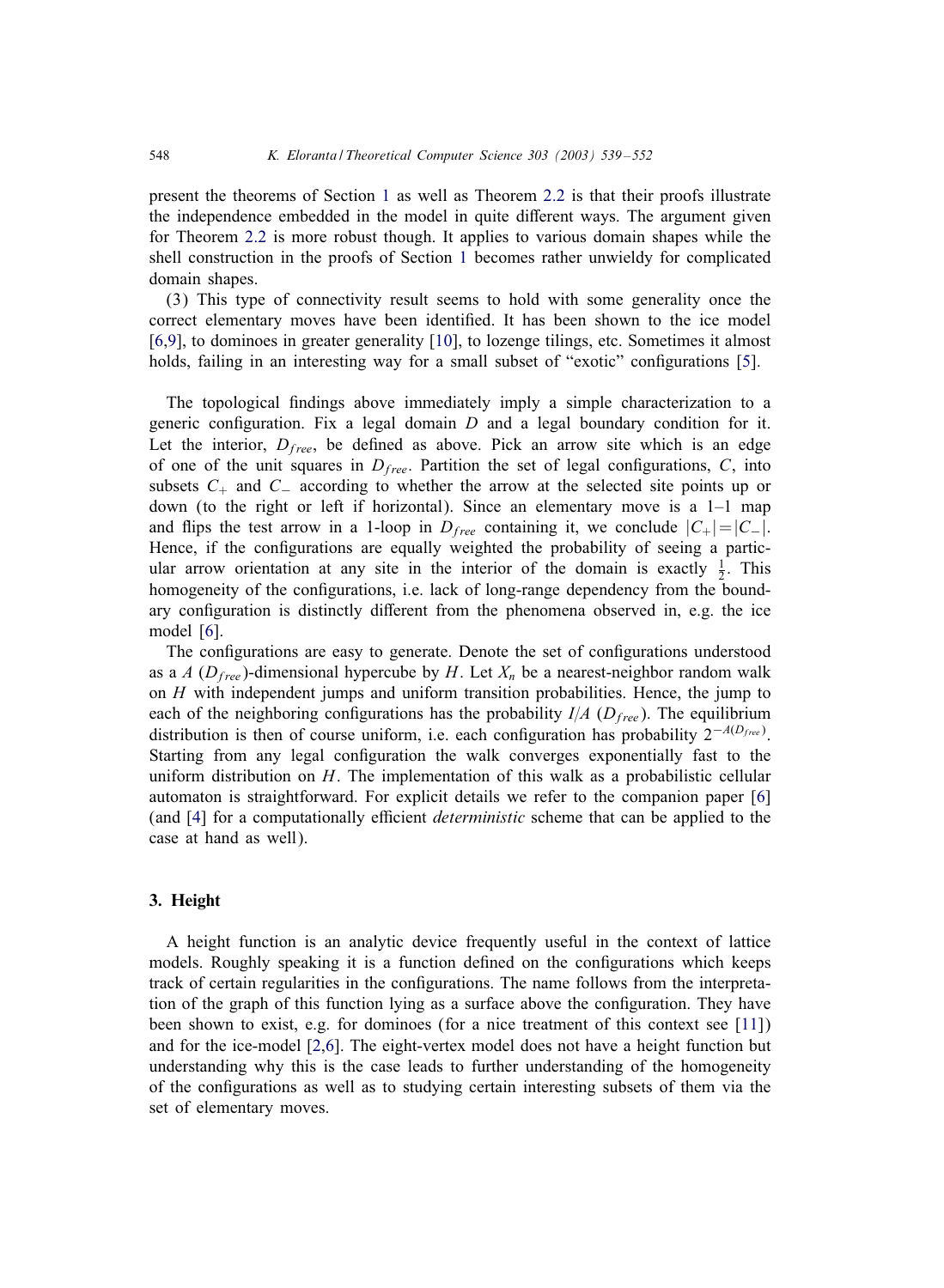<span id="page-10-0"></span>

Fig. 4. Height and weight.

Since we will consider briefly also other vertex rules than the one for eight-vertex model, we state the defining properties for height more generally. By vertex model we mean a model on the given lattice where specifying the vertex configurations of arrows at every lattice point defines the configuration uniquely. Denote the set of configurations again by C.

**Definition 3.1.** Height function h for a vertex model on  $\mathbb{Z}^2$  is an integer-valued function on  $C \times (\mathbf{Z} + \frac{1}{2})^2$ . The value of  $h(\mathbf{x}, \cdot)$ ,  $\mathbf{x} \in C$  changes by  $\pm 1$  from a dual lattice point to its neighbor, the sign depending on the heading  $(\text{left/right})$  of the configuration arrow crossed.

**Remarks.** (1) The function is uniquely defined up to an additive constant, which is fixed by defining the value of  $h$  at one point.

(2) To have a well defined function  $h$ , the value that it returns at the end of a closed loop has to agree with the initial value. Or equivalently the value of  $h$  at a given dual lattice site is independent of the path alongwhich it is computed from the base point (where the value is known).

Using the results of Section [2](#page-6-0) it is now easy to see that the eight-vertex model does not admit a non-trivial height function (a trivial height function computes height only mod 2). Consider the arrangement in Fig. 4a. (lattice lines are bold, dual lattice lines light,  $a, \ldots, d$  denote dual lattice sites).

Suppose for simplicity that  $h(x, a) = 0$ . The height  $h(x, c)$  can be computed, e.g. along the two shortest paths that pass through  $b$  and  $d$ , respectively.

Consider now the path through b. The height  $h(\mathbf{x}, c)$  depends on the orientations of the two arrows along the western and northern edges of the bold square. If we now perform an elementary move on this square these arrows are reversed and the height at c will be  $h(\mathbf{x}', c) = -h(\mathbf{x}, c)$  ( $\mathbf{x}'$  is the configuration after the move). But along the path via d the arrows are unchanged so necessarily  $h(\mathbf{x}, c) = h(\mathbf{x}', c) = 0$ .

The only choice in the definition of the height function is on the weights we assign on the arrow orientations (whether an arrow pointing to the right of the height path counts  $+1$  or  $-1$ ). Suppose that the two arrows reversed were attached to each other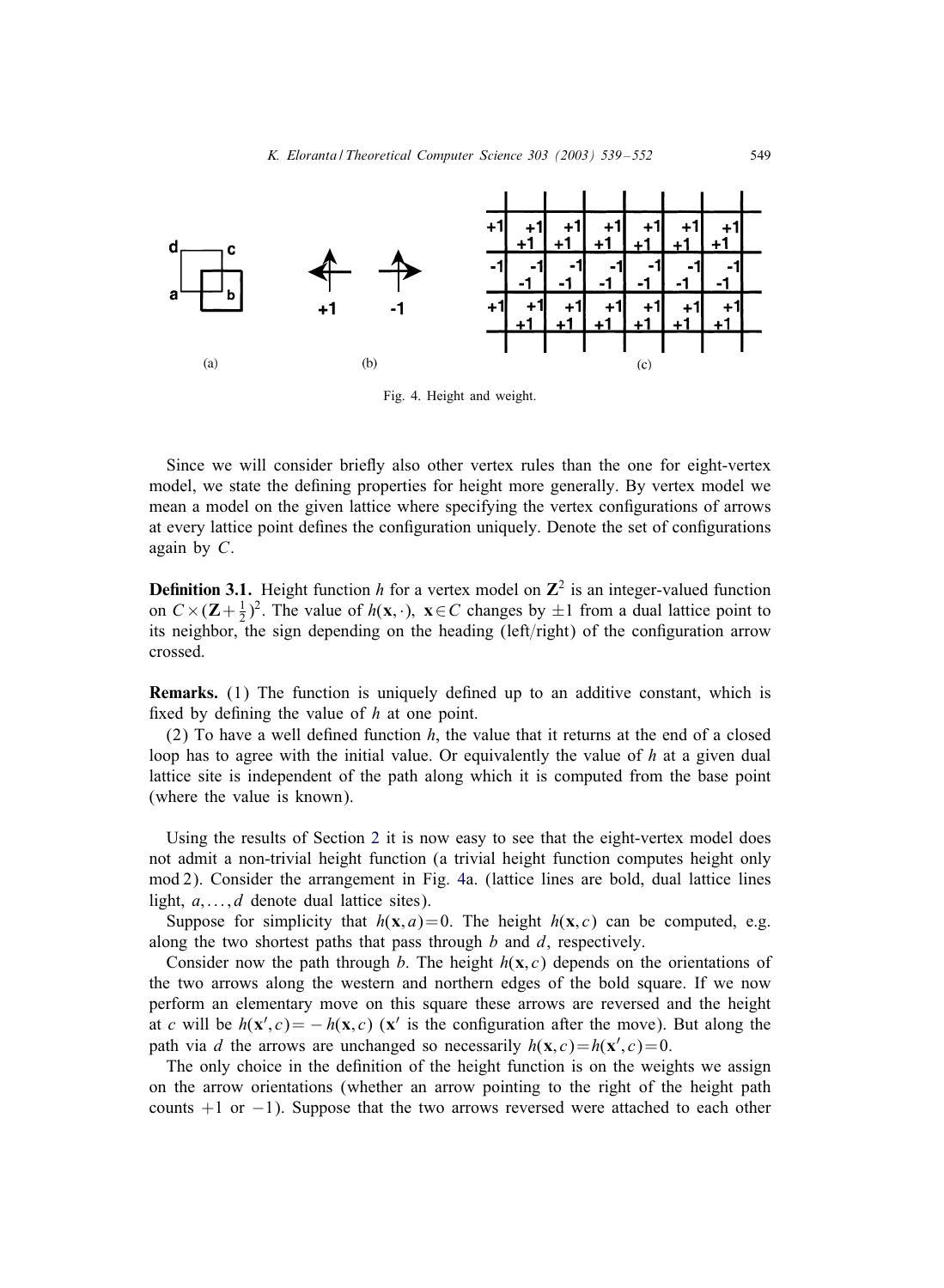<span id="page-11-0"></span>

| X                         | X                         | $\pmb{\mathsf{x}}$        | $\pmb{\mathsf{x}}$        | X                  | X                         |                    |                           |
|---------------------------|---------------------------|---------------------------|---------------------------|--------------------|---------------------------|--------------------|---------------------------|
| $\boldsymbol{\mathsf{x}}$ | $\mathbf{x}$              | $\mathbf{x}$              | $\mathbf{x}$              |                    |                           | $\pmb{\mathsf{x}}$ | $\mathbf{x}$              |
| $\pmb{\mathsf{x}}$        |                           | $\mathbf{x}$              |                           | $\pmb{\mathsf{x}}$ | $\boldsymbol{\mathsf{x}}$ | $\mathbf{x}$       | $\mathbf{x}$              |
|                           | X                         |                           | $\pmb{\mathsf{x}}$        | $\mathbf{x}$       | X                         | $\pmb{\mathsf{x}}$ | $\mathbf{x}$              |
|                           |                           |                           |                           |                    |                           |                    |                           |
|                           |                           |                           |                           |                    |                           |                    |                           |
|                           |                           |                           |                           |                    |                           |                    |                           |
| X                         | $\boldsymbol{\mathsf{x}}$ | $\boldsymbol{\mathsf{x}}$ |                           | X                  | $\pmb{\mathsf{x}}$        | $\mathbf{x}$       |                           |
|                           | $\pmb{\chi}$              | $\mathbf{x}$              | $\boldsymbol{\mathsf{x}}$ |                    | X                         | $\mathbf{x}$       | $\mathbf{x}$              |
| X                         |                           | $\boldsymbol{\mathsf{x}}$ | X                         | x                  |                           | X                  | $\boldsymbol{\mathsf{x}}$ |

Fig. 5. Embedded vertex rules.

head–tail. Then we must read them for the height with same weight in order to obtain the value  $0$  at  $c$ . But if they were pointing head–head or tail–tail then necessarily  $h(\mathbf{x}, c) \neq h(\mathbf{x}', c)$ , a contradiction.

The argument above can be loosely summed by saying that the reason why the eight-vertex model does not have a height function is because the set of elementary moves is too big. This in turn suggests some questions: Are there more restricted subsets of this set of moves which generate interesting (say in the sense of height) sets of configurations? Can the eight-vertex model perhaps be generated with a subset of the elementary moves? What kind of height functions are possible? These are the questions that we concentrate on now.

The leftmost column in Fig. 5 decomposes the set of elementary moves as stated in Definition [2.1](#page-6-0) into its primitives, reversals of eight distinct arrow loops. The top row indicates all the possible vertex configurations on the square lattice with 0, 2 or 4 incomingarrows and the middle those with 1 or 3 incomingarrows. The entries in the matrix denote the vertex configurations legal in the configurations on which the *primitive move* represented on the left acts. We are not going to analyze every model (i.e. row) in the table but rather give the principles according to which it can be done and the entries in the matrix decided. These are indeed quite simple:

- (1) Choose one of the primitive moves on the left.
- (2) Determine the height function from the primitive move. This is equivalent to deciding how the  $\pm 1$  weights are assigned to the arrows in the four different orientations as the height is computed along a dual lattice path. Once this has been accomplished the height is well defined (path independent) for the "perturbed"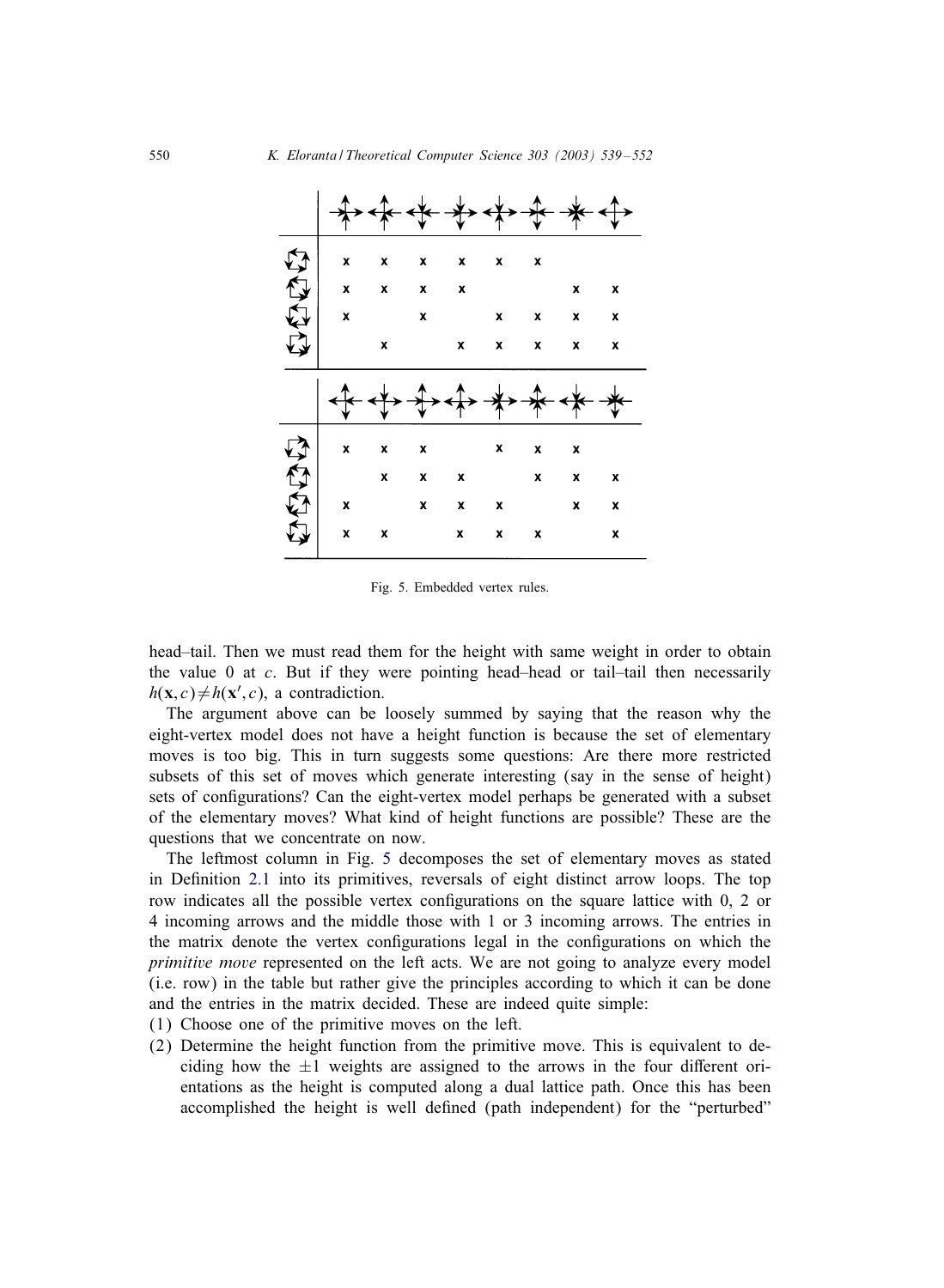configuration if it was for the original one. Everyone of the primitive moves listed admits a height function on the configurations compatible with the moves.

 $(3)$  Using the height single out the legal vertex configurations using the fact that height difference around a closed loop must vanish.

Let us illustrate this procedure in a couple of cases. In order to remove the ambiguity in the choice of the height we choose the sign convention as indicated in Fig. [4b](#page-10-0). The lattice arrow is again bold and the dual lattice path along which the height is computed is light. The arrangements and their rotations indicate how the height changes when the arrow crossing is recorded with positive weight.

Example 3.2. Suppose we have chosen the primitive action to be the reversal of *directed* 1-loops as on the top of the column on the left in Fig. [5.](#page-11-0) Consider now the arrangement as in Fig. [4a](#page-10-0) where the bold arrows form a directed 1-loop. To have  $h(\mathbf{x}', c) = h(\mathbf{x}, c) = h(\mathbf{x}, a) = 0$  we need to record one +1 and one -1 along the height path  $a \rightarrow b \rightarrow c$ . But since there is indeed one left going and one right going arrow on the path zero will result if we record as indicated in Fig. [4b](#page-10-0). Same obviously holds for the three rotations of the arrangement in Fig. [4a](#page-10-0). Hence, the height is simply computed from increments as in Fig. [4b](#page-10-0), i.e. weights are all  $+1$  (or all  $-1$ ).

Height increase around a closed loop must be zero. Using the height increments of Fig. [4b](#page-10-0) around a 1-loop in the dual lattice immediately singles out the vertex configurations marked with crosses in Fig. [5,](#page-11-0) first row in the matrix.

The reader may recognize this vertex model. It is the classical six-vertex or ice-model of Statistical Mechanics [\[1\]](#page-13-0). In [\[6\]](#page-13-0) it is shown that the given primitive action connects all the configurations (made from the six legal-vertex configurations) exactly in the same sense as elementary moves connect the eight-vertex configurations in Theorem [2.2.](#page-7-0) (the geometry of the domain is more restricted in [\[6\]](#page-13-0) though).

Example 3.3. Consider the primitive move on the first row of the bottom half in Fig. [5.](#page-11-0) Arguing as in the previous example on the path independence of the height in Fig. [4a](#page-10-0) now gives a different conclusion. The height is consistent with the primitive move if and only if the increments of Fig. [4b](#page-10-0) (these arrangements and their rotations) are weighted as in Fig. [4c](#page-10-0) (these weights or all signs reversed). Using this weighted height to test the vertex configurations results in the entries on the top row of the bottom half of the table.

The weights defining the height function are all  $+1$  or all  $-1$  for the directed 1-loop reversal (i.e. ice-model of Example 3.2.) and non-trivial and distinct for the heights of all the other seven primitive moves in Fig. [5.](#page-11-0) Note that this implies that one cannot define a height function for the eight-vertex model even if we restrict to a subset of the set of elementary moves (recall from the beginning of the section that the reason height did not exist was that the set of elementary moves was too large). For example the two primitive moves in the first two lines of the matrix admit together all the eight-vertex configurations; yet, neither of the two height functions is well defined on all the vertex configurations, i.e. neither extends to the "full" model. Whether a strict